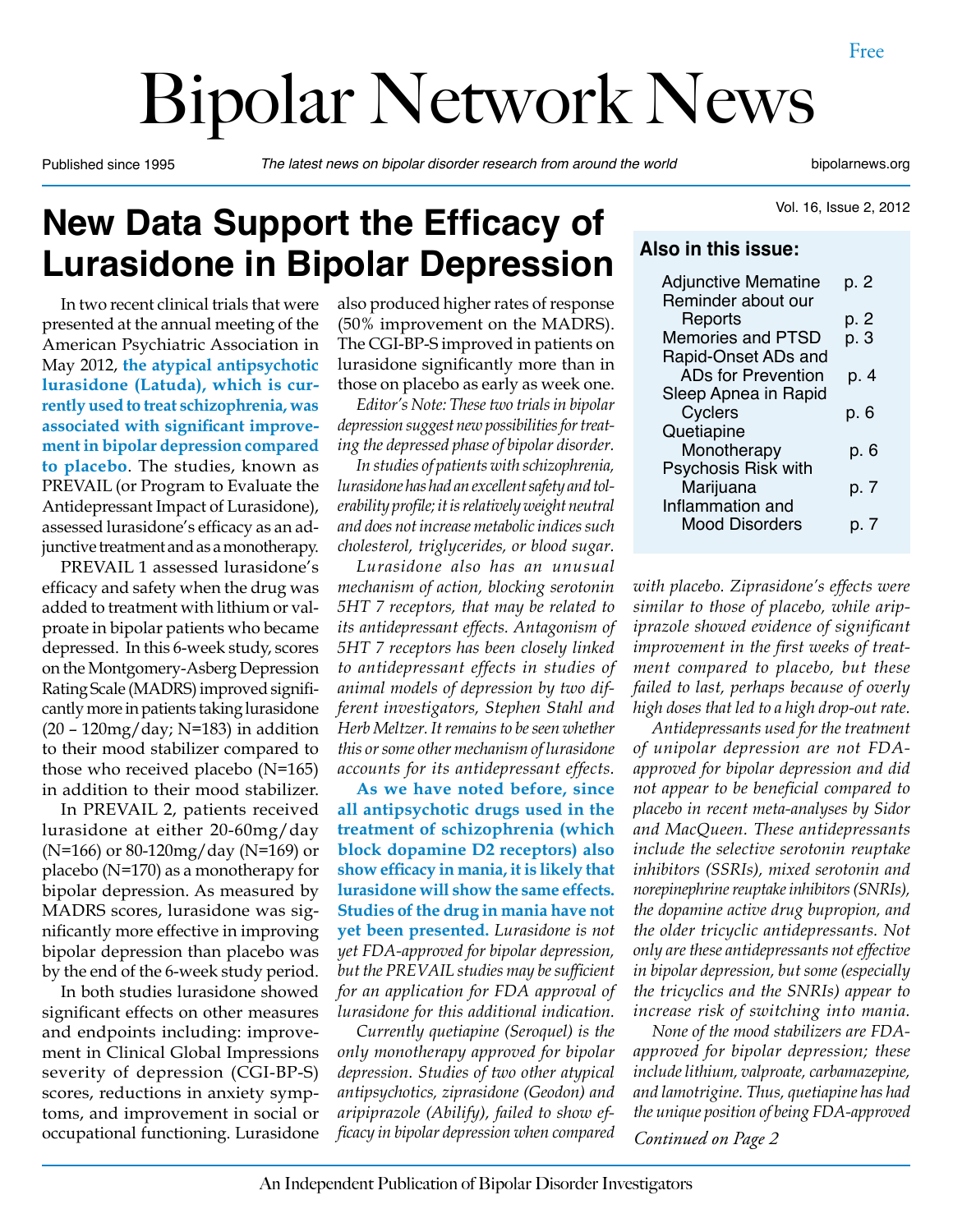#### *Continued from Page 1*

*to treat both phases of bipolar disorder mania and depression—and for prevention of both mania and depression when used as an adjunct to lithium or valproate.* 

*If the lurasidone data lead to FDA approval of this drug as a monotherapy, it will be only the second monotherapy (after quetiapine) approved for bipolar depression. (The combination of olanzapine and fluoxetine is also approved for this indication.) Since bipolar depression can take a serious toll on patients' health, cognition, and life expectancy, the prospect of having another effective drug for this phase of the illness is especially promising.*

#### Bipolar Network News

**Editor-in-Chief**: Robert M. Post, MD **Managing Editor**: Moira McCauley

The *BNN* is published four times a year by investigators working with patients with bipolar disorder to better understand the long-term course of illness. The newsletter is available free of charge to all who request it.

Although the editors of the *BNN* have made every effort to report accurate information, much of the work detailed here is in abstract or pre-publication form, and therefore cannot be taken as verified data. The *BNN* can thus assume no liability for errors of fact or omission, or lack of balance. Patients should consult with their physicians, and physicians with the published literature, before making any treatment decisions based on information given in this issue or in any issue of the *BNN*.

As per recent journal disclosure requirements, Dr. Post has consulted to or spoken for Abbott, Astra Zeneca, Bristol-Myers Squibb, Glaxo-SmithKline, Jansen, and Pfizer.

The opinions expressed in the BNN are solely those of the editors, and do not represent the views of any scientific entity or foundation.

Send any comments or suggestions to: mccauleybcn@gmail.com

**BNN** 5415 W. Cedar Lane Suite 201B Bethesda, MD 20814

To subscribe or unsubscribe, see our website or email us at:

**info@bipolarnews.org**.

Note that we do not accept requests to subscribe friends or family members. Please have them contact us directly.

bipolarnews.org

## **Lurasidone Memantine May Be Effective as an Adjunct to Lamotrigine for Bipolar Depression**

is approved by the Federal Drug Administration (FDA) for use in Alzheimer's Dementia, is increasingly being used for other conditions. Some doctors prescribe memantine for hyperactivity and attention problems in attention deficit hyperactivity disorder (ADHD), for obsessive compulsive disorder (OCD), and most recently as an adjunct to lamotrigine in bipolar depression.

In *BNN* Volume 14, Issue 5 from 2010, we wrote about the findings of Amit Anand et al. on the use of memantine and lamotrigine, which have now been published in *Bipolar Disorders*. **In the 8-week study of memantine for augmentation of treatment with lamotrigine for bipolar depression, memantine's effects were not statistically significant. However, during the** 

Memantine (Namenda), which **first four weeks of the study, while memantine doses were slowly increased, memantine was associated with significant improvements on the Hamilton Depression Rating Scale (HDRS).** 

*Editor's Note: The potential mechanism of this effect makes sense. Lamotrigine decreases release of glutamate, and memantine blocks glutamate's actions at the NMDA receptor. Thus the two together would more efficiently decrease glutamate's effects.*

*It is possible that memantine could be effective without effecting the normal functions of glutamate. The drug blocks NMDA glutamate receptors that are situated away from the synapse, while allowing NMDA glutamate receptors at the synapse to fulfill their normal functions that support learning and memory. The blocking of only those receptors outside the synapse (extra-synaptic) could explain why memantine has relatively few side effects.*

## **Reminder: BNN Reports Are Preliminary**

In 2010 we reported on the data by Anand et al. that came to be published in *Bipolar Disorders* this year. The above revision of our earlier report highlights a message that we have given in the masthead of each *BNN*. We have emphasized that we report on preliminary data, often using an abstract or an initial oral presentation of data. Consequently, this prepublication information cannot be considered reliable for clinical decision-making unless the findings are independently verified by other sources.

Research manuscripts often go through considerable editing and major revisions following the peer review process that precedes publication in a reputable scientific journal. There are typically some changes in meaning or nuance, and in some instances major changes in the way that data is presented or interpreted are seen upon publication.

We would like to highlight this specific instance of our reporting on memantine's ability to augment lamotrigine's antidepressant effects in bipolar depression. We initially reported that these were robust, but when the study was published, the authors presented a more equivocal perspective, revealing that the positive findings did not persist for the full duration of the study. Therefore, it is important to reiterate our caution that **the preliminary results of studies summarized in the BNN require separate verification, validation, and interpretation by a patient's treating physician, who must take primary responsibility for decisions that could be based in part on preliminary reports in the BNN.**

Although findings presented in this newsletter and the opinions of the editor and others expressed in it must be taken as preliminary and in need

*Continued on Page 3*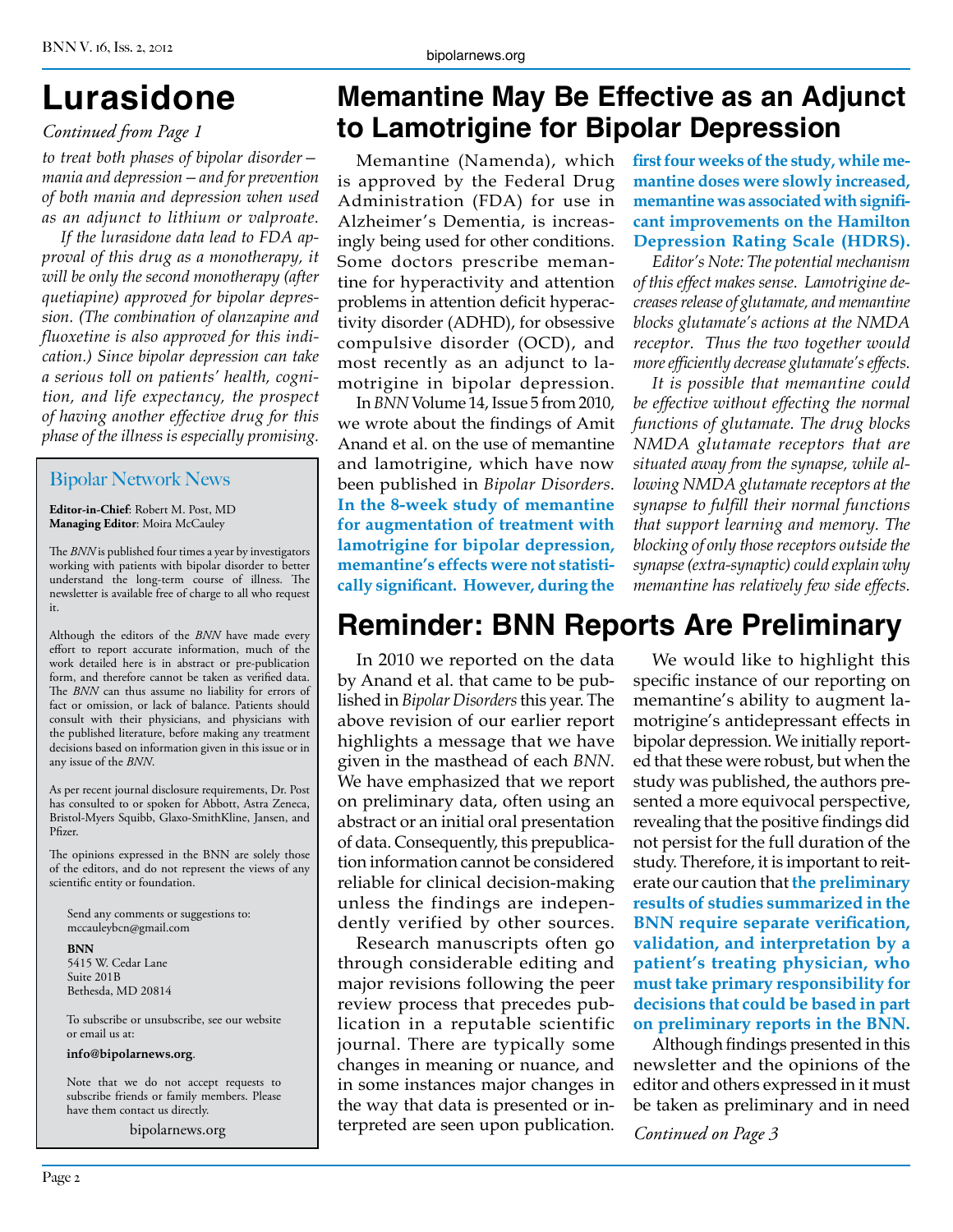## **Memories Erased From the Amygdala of Rats**

**A recent study found that in rodents, new negative memories can be deleted.** Rats in the study were taught conditioned avoidance. For example, a light or a sound would signal that a mild shock would be delivered through the floor of the chamber in which the rat was housed. The rat could avoid the shock by running to the other side of the cage. Once the rat learned that the light or sound signal preceded a shock, the rat began switching sides when the light or sound cue appeared, even if no shock was given. This response to the conditioned signal is evidence that learning has taken place and is stored in memory.

The researchers found that when a rat formed a new conditioned avoidance memory, there were increases in cyclic AMP response element binding (CREB) protein in specific neurons in the rat's lateral amygdala (about 20% of the total number of neurons in the amygdala). Then, using extraordinarily

sophisticated molecular biology, the investigators attached a diphtheria toxin onto the CREB protein, which caused the specific neurons involved in the conditioned avoidance learning to be killed while the other neurons in the amygdala (those not associated with the new memory) survived. As a result, the animals couldn't remember anything about the specific avoidance learning, but other memories could be formed and remained accessible.

*Editor's Note: Obviously, this type of approach is not yet pertinent to clinical therapeutics in humans, but this research does teach us that in rodents, a conditioned avoidance memory activates a subset of the neurons in the lateral amygdala, and the elimination of these neurons eliminates specific learned memories, but not other types of learning.*

*Ultimately this kind of preclinical data may lead to novel clinical approaches to specific traumatic memories that are associated with post-traumatic stress disorder (PTSD).*

## **Reminder: Data Reported Here Are Preliminary**

#### *Continued from Page 2*

of verification by other sources, we attempt to present a wealth of early, preliminary, and often unpublished data with the hope that this will aid physicians and their patients in considering new information that may ultimately be published in peer-reviewed journals.

The precision of the reported findings and the initial interpretations of them in the *BNN* must be considered highly exploratory and only approximations of what may be ultimately published in peer-reviewed journals. Similarly, the editors' preliminary statements of opinion and summaries of the literature should be viewed as personal and potentially idiosyncratic views, and ones that are often based on slight or indirect evidence,

which needs to be updated and revised as new data become available.

Finally the same very strong caveat needs to be repeated about the potential safety and risk:benefit ratio of any potential treatment approach discussed in the *BNN*. While we occasionally attempt to review new safety concerns that emerge in the literature, these and the short reports on various topics regarding potential effectiveness cannot be taken as comprehensive or even token reviews of the range of safety concerns that occur with almost any new or old treatment approach. The BNN is indeed a newsletter, and other sources should be consulted in order to obtain a more accurate, complete, and balanced perspective on new treatment research.

## **Memory Consolidation and Reconsolidation: Cortisone After Trauma Could Prevent PTSD**

Memories are created in a series of phases in which different neurobiological mechanisms are required. In order for short-term memories to be placed in long-term storage, new protein synthesis is required. If protein synthesis is inhibited during a window about 2-4 hours after the short-term memory was encoded, consolidation into long-term memory does not occur.

In addition to the initial phase of memory consolidation, a second phase of memory reconsolidation is now recognized. During this phase, memory is again alterable.

The alterability of memories has implications for some types of posttraumatic stress disorder (PTSD), in which emotional memories repeatedly intrude into consciousness. **Pharmacological intervention during the time period of intial memory consolidation during reconsolidation may be able to reduce the impact of traumatic memories.**

One example of an attempt to alter memory consolidation after trauma has been reported by researcher Ariel Shalev and colleagues. These researchers found that administration of a high dose of intravenous cortisone (100 to 240mg) immediately following an extreme trauma was able to decrease the incidence of PTSD. One month after a traumatic event, the incidence of PTSD was 60% in those who received placebo, compared to only 16% in those who received the intravenous cortisone.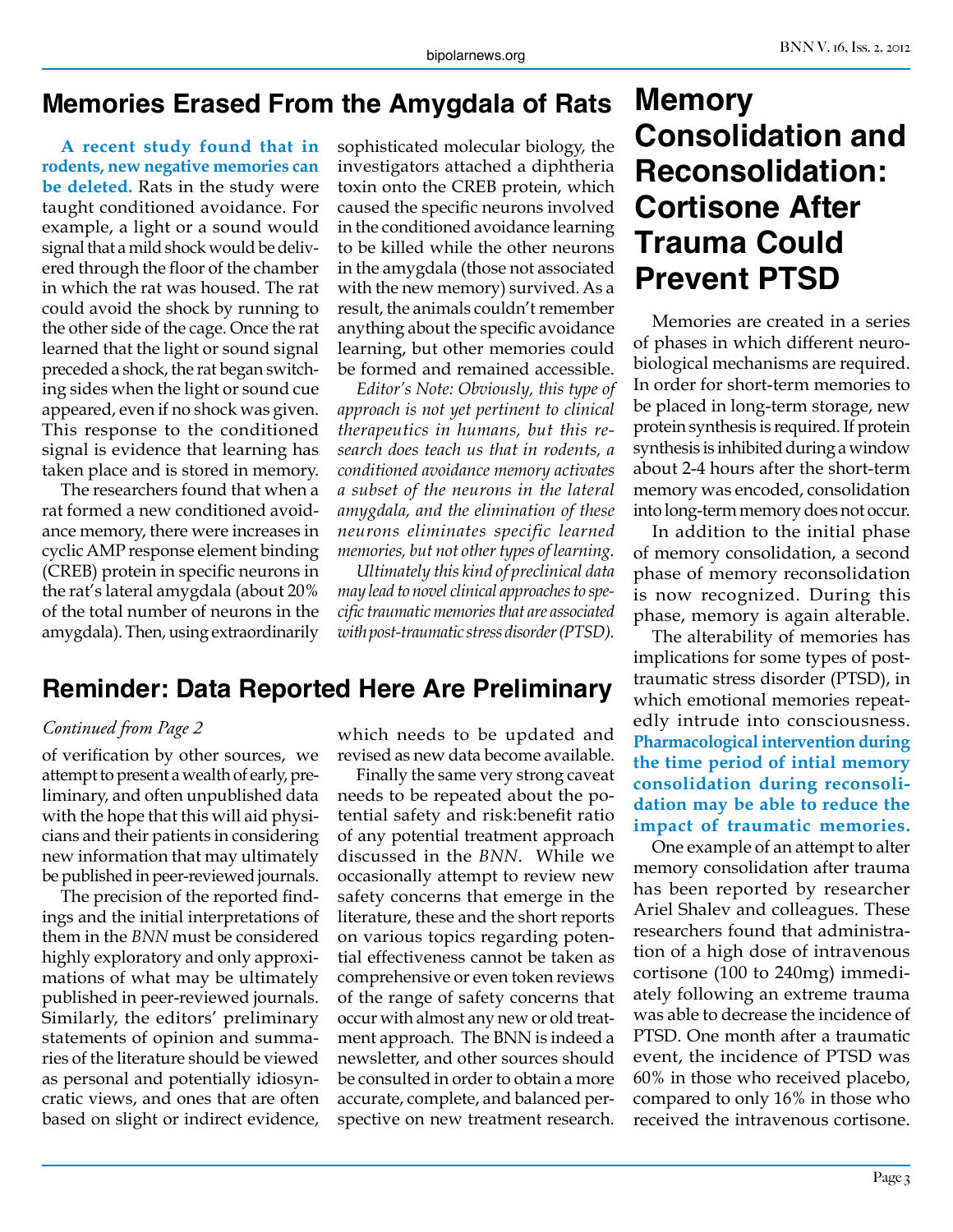#### BNN V. 16, Iss. 2, 2012

## **Procedures with Rapid-Onset Antidepressant Effects**

At a recent scientific meeting, Carlos Zarate of the National Institute of Mental Health (NIMH) discussed a variety of rapid-onset antidepressant manipulations. The talk focused on intravenous (IV) administration of the NMDA receptor antagonist ketamine and the anticholinergic drug scopolamine.

#### **IV Ketamine**

Intravenous ketamine has been administered to approximately 1000 patients at research centers at Mount Sinai Hospital in New York, Yale University, and at the NIMH in Bethesda. The results have been consistent; more than half of the patients experienced a rapid onset of antidepressant effect, usually within the first 2 hours. However, the effects of intravenous ketamine tend to disappear after 3 to 5 days.

In both unipolar and bipolar depressed patients whose illness has been highly resistant to multiple treatments, ketamine also brings about a rapid-onset decrease in suicidal ideation and intent. In some cases these positive effects have lasted a week or more. Thus intravenous ketamine could potentially be used at hospitals to treat suicidal emergencies.

#### **Scopolamine**

New data indicate that intravenous scopolamine brings about onset of antidepressant effects in up to one day and sometimes in a matter of hours. As with ketamine, these effects occur in both unipolar and bipolar depressed patients.

#### **Mechanisms of Action of Ketamine and Scopolamine**

*Editor's Note: New data from animal studies may be able to explain some of the mechanisms behind the rapid onset of antidepressant effects that occurs with ketamine and scopolamine. Both drugs cause increases in brain-derived neurotrophic factor (BDNF), which is important for the development and health of neurons.* 

*In rodents, new synaptic proteins are created following intravenous administration of both ketamine and scopolamine.*

*If animals are subjected to chronic unpredictable stress, dendritic spines (on which synapses are formed) appear to shrink. However, when ketamine is administered intravenously to these animals, not only is their behavior rapidly ameliorated, but the thin dendritic spines shift back to their* 

> *Several approaches can alleviate depression rapidly (in less than a day), but these effects are transient. Ways to extend them are currently being explored.*

*more mature, mushroomed-shaped form within a few hours. (A slightly slower, less dramatic change in spines occurs with scopolamine.) A loss of dendritic volume has also been demonstrated in depressed people.*

*The data in animals are not only valuable for their potential application in clinical treatment and emergency situations involving suicidal ideation, but they also demonstrate a mechanism by which a single administration of intravenous ketamine or scopolamine is capable not only of reversing depressive behaviors in animals, but changing dendritic spine morphology. Given this development, it may be possible to identify other treatments that induce rapid-onset antidepressant effects using other parts of the same neurological pathways.*

#### **Other Rapid-Onset Approaches: TRH, Sleep Deprivation, and BDNF**

Intravenous thyrotropin releasing hormone (TRH) also has rapidonset antidepressant effects within 24 hours in depressed patients, but tolerance develops after repeated use.

Surprisingly, one night of complete sleep deprivation can also bring about dramatic onset of antidepressant effects the following day in approximately 50% of severely depressed patients.

In animal studies by Ron Duman and colleagues at Yale University, administration of brain-derived neurotrophic factor (BDNF) either into a rodent's blood or its brain has induced rapid-onset antidepressant-like effects.

Taken together, these data indicate that there are ways to bring about rapid improvement in depression, even if conventional antidepressants usually require 2 to 4 weeks to exert their maximum antidepressant effects.

#### **Extending the Rapid-Onset Antidepressant Effects**

The question now is how to sustain these antidepressant effects in the longer term. In a study at Mt. Sinai Hospital in New York, ketamine was administered in five intermittent doses over 10 days to two weeks, and the antidepressant effects were sustained during that period. The repeated doses of ketamine were well tolerated in the study. However, the safety of repeated ketamine administrations has not been systematically assessed.

Researchers are currently investigating whether other treatments that are currently available could be successful in sustaining the initial positive effects achieved on ketamine.

#### **E f f e c t i v e n e s s o f Antidepressants**

The dramatic rapid-onset antidepressant effects achieved with ketamine and scopolamine as well as other drugs currently in development provide a new perspective on

*Continued on Page 5*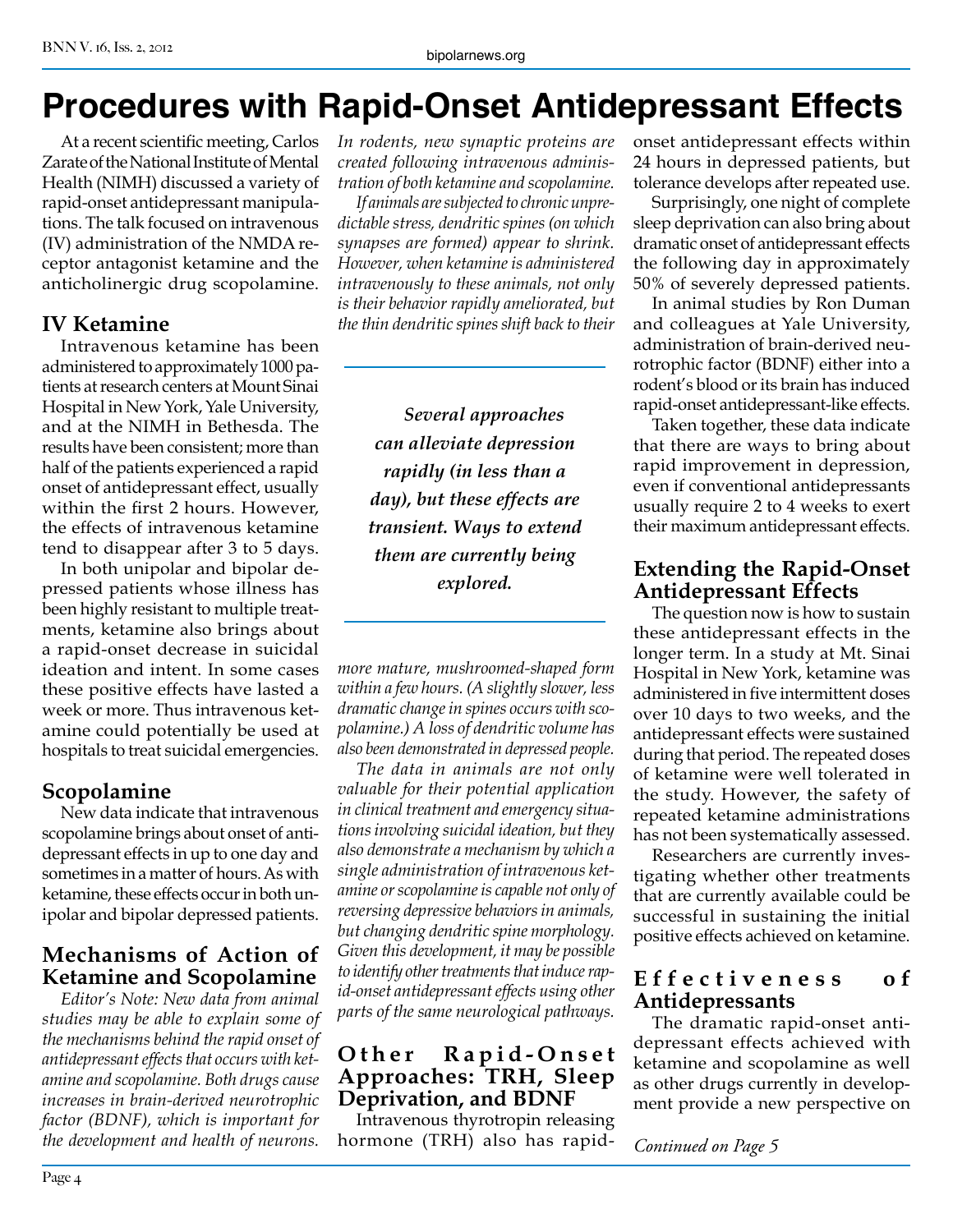## **Antidepressants Useful for Long-Term Prevention of Unipolar Depression**

*Continued from Page 4*

the debate in some media circles about the effectiveness of antidepressants.

Because depression sometimes spontaneously improves, placebo effects in studies of antidepressants for acute depression treatment can be large. This has led to some controversy over the magnitude of effect of antidepressants over placebo, especially in those with milder forms of depression.

The new data reported here refute the argument that antidepressants are not much more effective than placebo for acute treatment of depression. Moreover, they show that both biochemical and structural changes in the brain and behavioral improvement can be achieved in just a few hours.

Critics of antidepressants also typically fail to mention the most important data about antidepressants for patients with recurrent depression: the drugs' preventative effects. All treatment guidelines of which this author is aware recommend that patients with two or three prior episodes of depression continue long-term prophylactic treatment after a good antidepressant effect is achieved. Continuation of an active antidepressant (compared to changing to placebo) brings about an approximate 70% reduction in depressive recurrences.

In March 2012, the CBS news program 60 Minutes was the latest to gloss over the benefits of antidepressants, discussing the placebo effects in the acute antidepressant studies while leaving out the drugs' unequivocal efficacy in long term prevention. It is hard to imagine a media campaign against useful drugs to treat other forms of illness, such as cancer or heart disease. Oversights like these are all the more egregious in light of World Health Organization data that depression is one of the top causes of disability worldwide and causes or exacerbates many other medical illnesses.

#### **More Reasons to Use Antidepressants for Long Term Prevention of Recurrent Unipolar Depression**

As we wrote in "5 Myths About Antidepressants" in BNN Volume 14, Issue 3 from 2010, it is crucial that patients learn about the overwhelming efficacy of antidepressants in long-term prevention, particularly because recurrent depression carries many adverse outcomes

*While some controversy remains about the magnitude of antidepressants' acute effects compared to placebo, patients should know the magnitude of their effects in preventing subsequent depressions are large, statistically reliable, and significant.* 

beyond the considerable pain and suffering with which it is associated.

Some risks are cognitive. Data suggest that cognitive dysfunction increases with the number of previous depressive episodes, and a diagnosis of dementia in old age is twice as likely to occur if one has experienced four or more episodes of unipolar or bipolar depression.

In addition, depression is a risk factor for many medical illnesses and comorbidities. For example, a depressed person is twice as likely to have a heart attack than a person who is not depressed, and is twice

as likely to die of a heart attack compared to someone who is not depressed who has a heart attack.

Most medical illnesses are vastly more difficult to treat in depressed people as well.

Life expectancy is lowered dramatically in patients with major psychiatric illness (including bipolar disorder, unipolar depression, schizophrenia, and ADHD).

#### **Prophylactic Treatment of Mood Disorders May Protect the Brain**

There is good news. All antidepressants appear to increase neuroprotective factors (such as BDNF) and, in rats, neurogenesis (the creation of new neurons). Being on antidepressants more of the time has been shown to prevent decreases in volume of the hippocampus with aging in patients with unipolar depression.

As we noted briefly in our page 1 article on lurasidone, antidepressants are not indicated for bipolar depression or its prevention, only for unipolar depression.

For those with bipolar disorder, most mood stabilizers also increase BDNF. Lithium increases hippocampal and cortical gray matter volume in humans. New data suggest that lithium may have neuroprotective effects even at low doses, and data from a large study in Denmark suggest that chronic lithium treatment may decrease the incidence of a diagnosis of dementia.

Thus a new mantra from this editor about treatment of both unipolar depression with antidepressants and bipolar disorder with mood stabilizers is: "prevent episodes, protect the brain."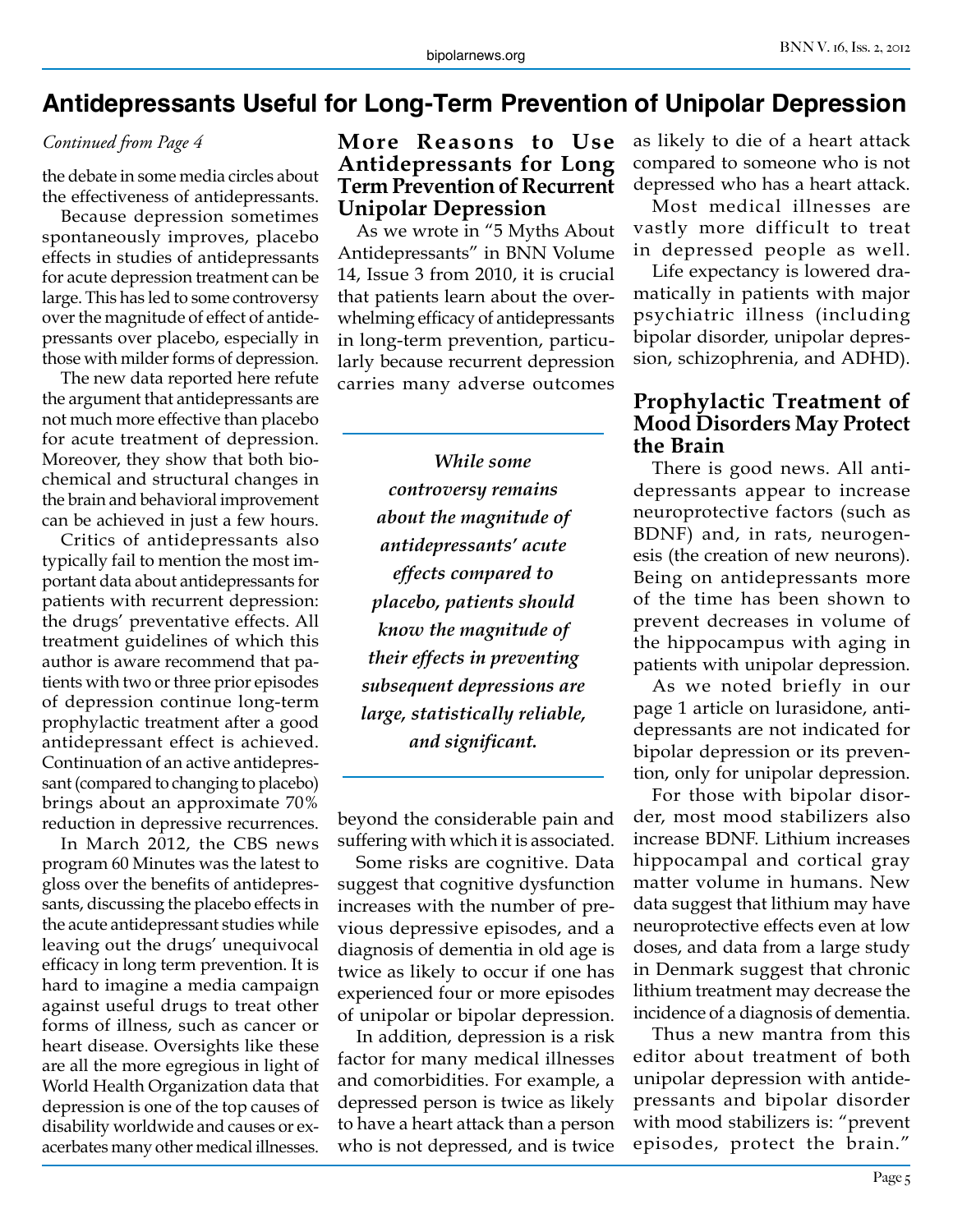## **Sleep Apnea Common Among Rapid Cyclers**

Kellen and colleagues presented a poster at the 9th International Conference on Bipolar Disorder (ICBD) held in Pittsburgh in 2011, in which they reported that **21% of patients with rapid cycling bipolar disorder have confirmed sleep apnea**. Since many patients who screened positive for sleep apnea on the study's sleep questionnaire did not undergo follow-up sleep studies to confirm the diagnosis, it is estimated that up to 40% of rapid cycling patients may, in fact, have sleep apnea.

*Editor's note: Given such a high incidence of sleep apnea among rapid cycling bipolar patients, it would be prudent for patients and clinicians to be alert to the possibility of sleep apnea and follow up with appropriate sleep studies. Sleep apnea can cause daytime fatigue, cognitive dysfunction, and treatment resistance, so its identification and treatment with continuous positive airway pressure (CPAP) may be enormously beneficial to a substantial number of rapid cycling bipolar patients. A just-published article by Sukys-Claudino in Sleep Medicine presents findings that compared to placebo, the anti-Alzheimer's drug donepezil (Aricept) started at 5mg/day for 2 weeks and then increased to 10 mg given twice a day (20 mg/day total) helped all measures of sleep apnea including daytime sleepiness.*

*Clinical hints that a patient may be suffering from sleep apnea include loud snoring, long pauses between breaths, and non-restorative sleep. The likelihood of sleep apnea increases with age and with overweight or obesity.*

## Have you checked out the BNN online?

Subscribe to the email version of the BNN or read our blog at:

## bipolarnews.org

## **Quetiapine Monotherapy Efficacious**

An article published by Weisler et al. in the *Journal of Clinical Psychiatry*  in 2011 suggests that quetiapine may be effective as a monotherapy maintenance treatment for bipolar I disorder. It has previously been shown to work in combination with lithium or divalproex and is approved by the Federal Drug Administration for this combination treatment.

Adult patients diagnosed with bipolar I disorder who were currently or recently in a mood episode received open-label quetiapine in doses of 300- 800mg per day for up to 24 weeks. Patients who became stable either remained on quetiapine or were switched to lithium (at doses of 0.6-1.2 mEq/L) or placebo. This double-blind phase of the study continued for up to 104 weeks.

The study began with 2,438 patients, 1,172 of whom made it to the second phase of the trial. On the main outcome measure of time to recurrence of any mood event, both quetiapine and lithium were significantly better than placebo.

*Editor's Note: In the 50% of patients with a recent mood episode who were able to be stabilized on quetiapine monotherapy, those who remained on long-term quetiapine or those who switched to lithium were both much less likely to have subsequent relapses into either depression or mania than those who switched to placebo. Whether Astra-Zeneca, the company that produces quetiapine, will file to gain Federal Drug Administration approval of quetiapine monotherapy for long-term preventive treatment is not known.*

Advertisement

From W.W. Norton & Company:

## Treatment of Bipolar Illness: A Casebook for Clinicians and Patients

ROBERT M. POST, MD and GABRIELE S. LEVERICH, LCSW, BCD



*BNN* editors have written a book to provide physicians, patients and family members with the latest information about the illness and its treatments.

In a review in the *Journal of Psychiatric Practice*, Mark Frye of the Mayo Clinic gave the book 5 stars and wrote:

*"This textbook by Post and Leverich is the most up-to-date, comprehensive visual teaching guide on the phenomenology, longitudinal course, and treatment of bipolar disorder currently available."*

**Hardcover: \$65.00 \$52.00 Available now on Amazon.com Or email mcerminaro@wwnorton.com**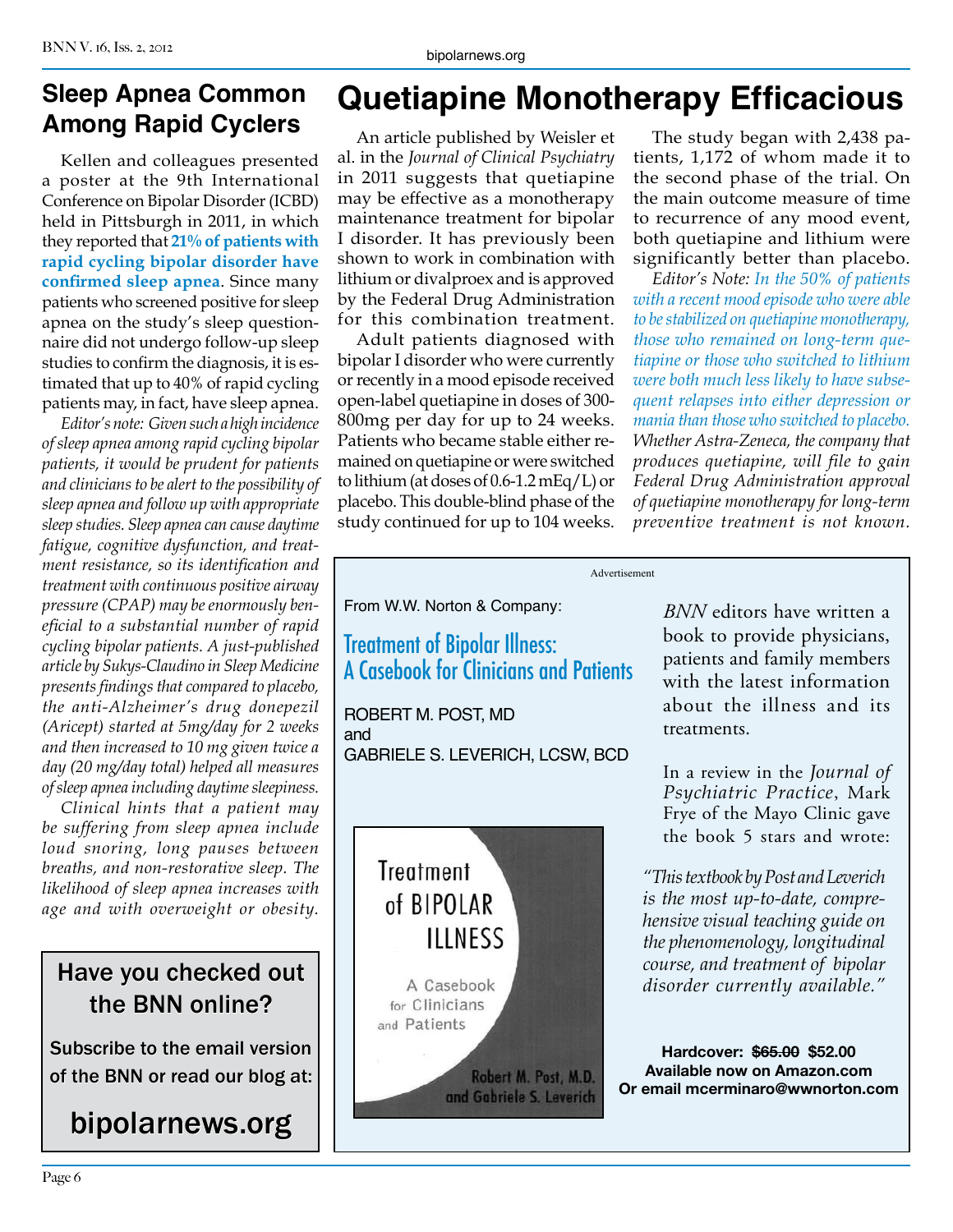## **New Research: Marijuana Users May Be At Risk for Psychosis**

At a recent conference Robin Murray, a researcher based in London, gave a talk about the potential adverse effects of tetrahydrocanabinol (THC). **Considerable data indicate that chronic long-term smoking of marijuana is associated with a doubling in the risk of psychosis.** Moreover, if a marijuana user has a common genetic variant in the catechol-omethyltransferase enzyme (COMT), they are at substantially increased risk for the development of psychosis.

**New data also indicate that frequent use of marijuana can also be associated with an earlier onset of schizophrenic psychosis than would ordinarily occur without the substance use.** Data also suggest that the psychosis

associated with THC use is more difficult to treat than that without such use.

Murray also reported on a new risk that is associated with more potent new products. Older, natural forms of marijuana contained a compound called cannabidiol, which is associated with calming effects and possible antipsychotic effects. In a new synthetic preparation of THC called skank or spice, there is a higher amount of THC, but none of the positive diol compound. Thus there are some important caveats to the prevailing view that marijuana is relatively harmless.

*Editor's Note: Marijuana use brings a clear-cut increased risk for psychosis, which appears to interact with a common gene polymorphism and which* 

*is increased with use of a new synthetic preparation called skank or spice. If a marijuana user has a concurrent mood disorder, the risks appear to be even greater. The one sure pharmacological effect of marijuana is an amotivational syndrome, and motivational deficits are one of the core components of depression.*

*Given the difficulty of treating the mood and schizophrenic disorders, a patient should not risk worsening their illness with marijuana. N-acetylcysteine is one treatment option that may bring about decreased craving for and avoidance of marijuana and a number of other abused substances, as well as being helpful in mood disorders and in negative symptoms in schizophrenia (withdrawal, autism, cognitive deficits, lack of insight, etc.).*

## **The Link Between Inflammation and Mood Disorders**

There is increasing evidence of a link between inflammation, brain function, and treatment resistance in the mood disorders. Obesity is also linked to inflammatory processes and thus may contribute to the development of treatment resistance in both unipolar and bipolar mood disorders.

#### **Causes of Inflammation**

Obesity is one factor that can lead to increases in inflammation. When people gain weight, the size of fat cells can increase to the point that the cells are deprived of oxygen and disintegrate. Then macrophages and other cells come in to sweep up the remaining particles of the fat cells. These scavenger cells then become activated and produce more regulatory chemicals called cytokines. The cytokines produced in the periphery (in the body outside the brain) can then enter the brain and affect brain function in a process that may ultimately be

linked to fatigue, depression, and other adverse mood and behavior states that contribute to treatment resistance. There is a two-way street: the brain can influence the body and what goes on in the body can influence the brain.

Other factors that can lead to increases in inflammation and eventually to treatment resistance in the unipolar and bipolar mood disorders include early life stress, medical illness, and anxiety and personality disorders.

#### **Anti-Inflammatory Treatments**

Given the close links between inflammation and depression (discussed in BNN Volume 15, Issue 1 from 2011), Andrew H. Miller of Emory University decided to test a specific anti-inflammatory agent called infliximab (a TNF monoclonal antibody that inhibits TNF alpha actions) as an antidepressant. One sign of inflammation is a C-reactive protein (CRP)

level of 2mg/L or greater. The effect of infliximab on the population of treatment refractory depressed patients who participated in Miller's study was not significant on the whole, but the drug did have significantly greater antidepressant effects than placebo in those patients with the highest levels of CRP. The investigators believe this demonstrates the principle that a drug that inhibits TNF alpha may be useful in patients with the greatest degree of inflammation.

Other approaches to anti-inflammatory mechanisms are also being pursued, including use of aspirin, COX-2 inhibitors, and the antibiotic minocycline. Minocycline has anti-inflammatory and neuroprotective effects and has been reported to have positive effects in cognition and negative symptoms of schizophrenia*(withdrawal, autism, cognitive deficits, lack of insight, etc.)*.